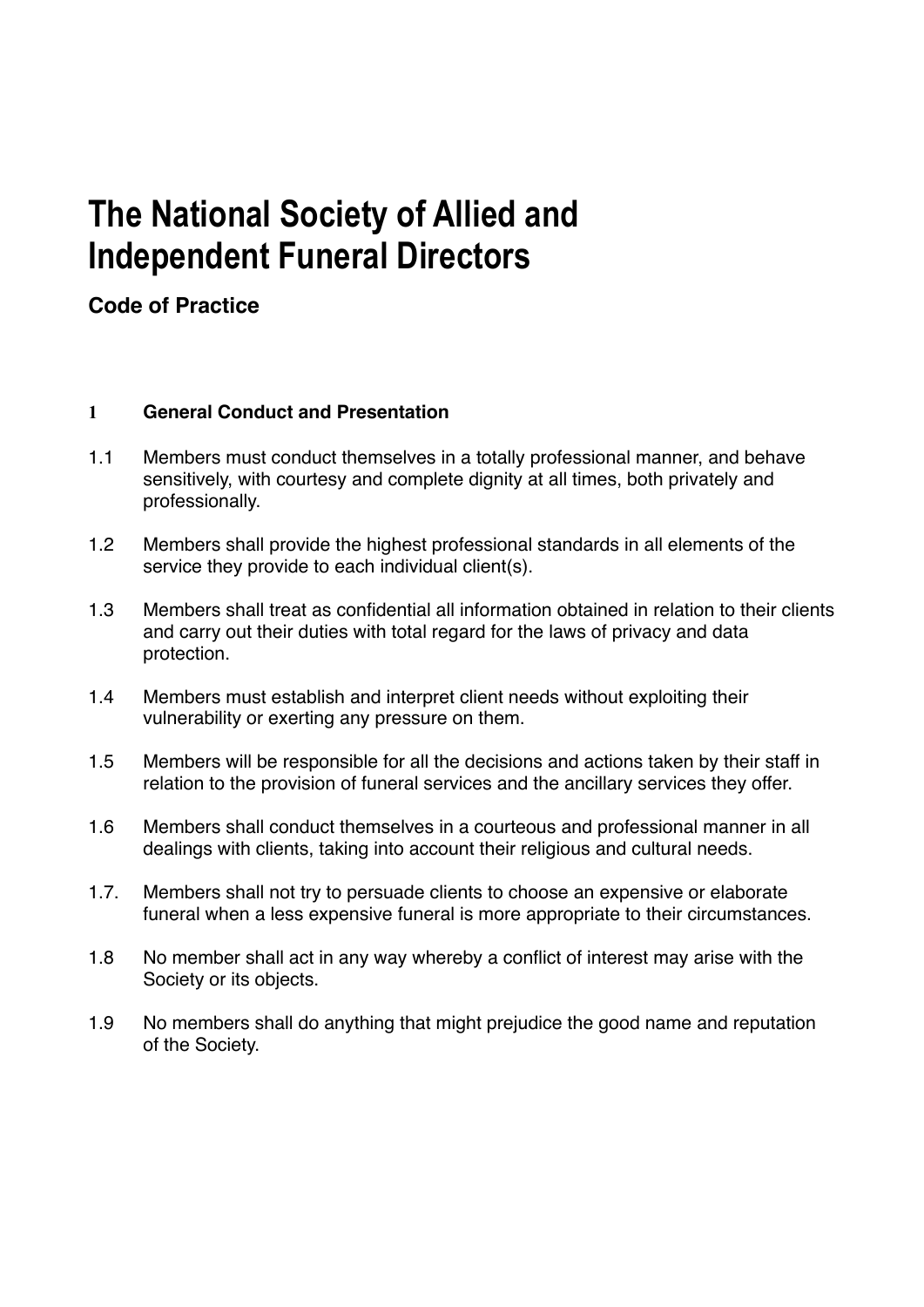# **2 Marketing of Funeral and Associated Services.**

#### 2.1 *Advertising and Promotions.*

All advertising and promotional activities must comply with the following Codes of Practice at all times:

The British Code of Advertising Practice.

The British Code of Sales Promotion Practice.

Ofcom – Office of Communications. The Independent regulator and competition authority for the UK communications industries.

Any other relevant Codes or Legislation.

#### 2.2 *Soliciting for Business*.

Members shall not solicit or offer any inducement of any nature for instructions for funeral services or any other associated services (i.e: pre-paid funeral plans, memorials etc); nor shall they engage or reward any other party - whether an individual, a partnership, a company or other formal or informal association or group - to do so on their behalf.

2.3 *Public Image*.

Members must ensure they convey a wholly professional image to the general public both through the delivery of the services they offer and by ensuring that all public relations activities are appropriate and sensitive in regard to their professional responsibilities.

# 2.4 *Transparency of Ownership*.

Members must prominently display details of the ultimate ownership of their business both outside and inside each premises and on all literature, business stationery and on all advertising and promotional material.

# 2.5 *Displaying the Society's Logo*

Members must prominently display at all of their branches the Society's logo to indicate to the public adherence to the Code of Practice. Copies of the Code must also be available at all of their premises for clients to inspect and/or take away.

# **3 Communication on Funeral Matters Relevant to 3rd Parties**

- 3.1 Members should ensure that all literature and information relevant to other related services such as the local Registrar and bereavement associations are readily available to their clients.
- 3.2 Members should communicate and co-operate with the relevant authorities, institutions, professions and voluntary organisations so they themselves can advise their own contacts/clients or patients on funeral matters.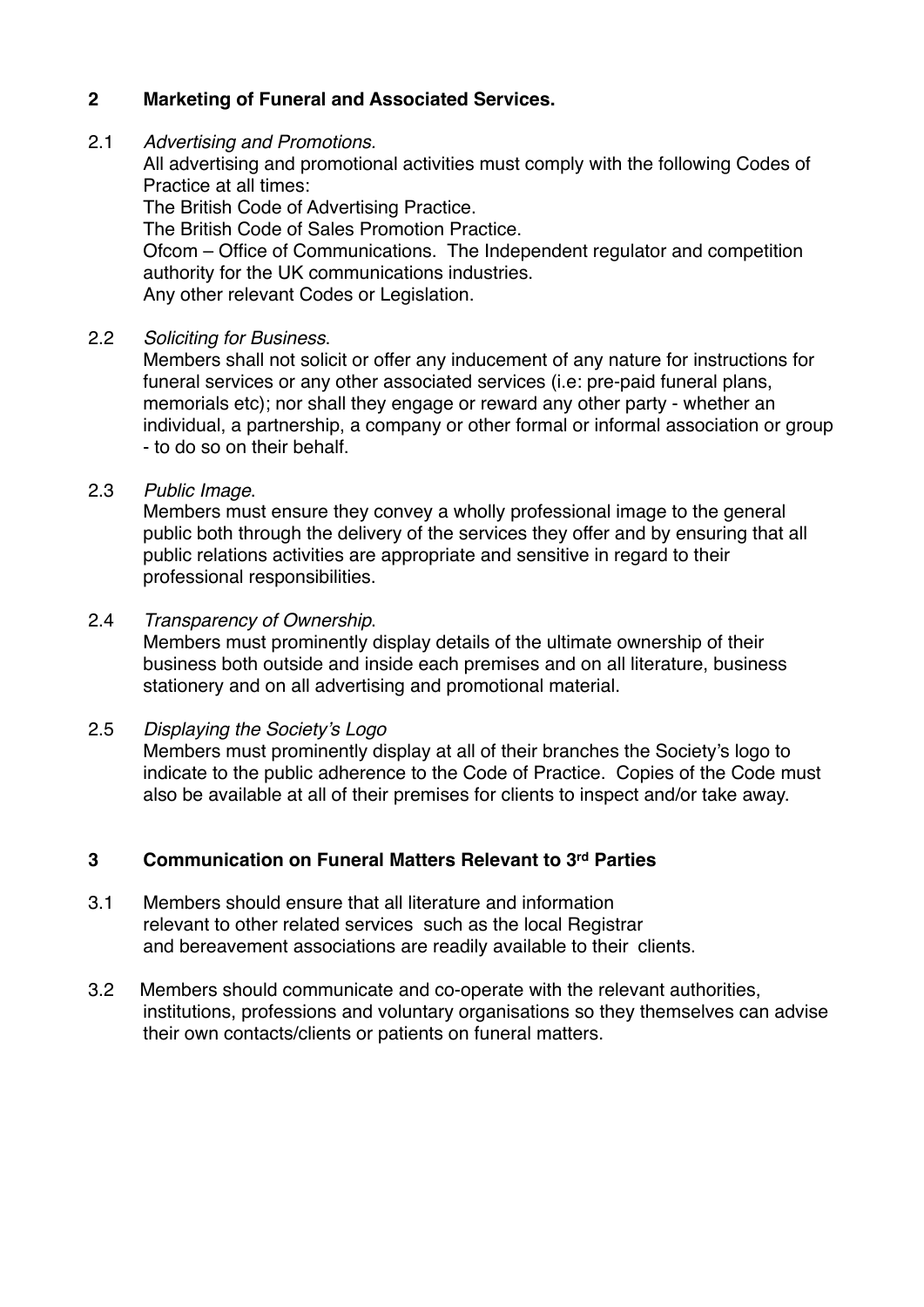# **4 Information and Choice.**

- 4.1 Members will provide a choice of at least four coffins at varying prices, one of which will be an inexpensive and plain type, which must be shown in a brochure and displayed in a showroom wherever practicable.
- 4.2 Members must explain their full range of services relevant to the particular client, including the availability of a simple funeral before giving them a written estimate.
- 4.3 Clients must receive full advice on all the actions, including registration, they need to take in relation to the death and the funeral.

# **5 Prices and Price Lists**.

- 5.1 Prices must be fair and reasonable in relation to the particular goods or services supplied, thereby ensuring clients receive fair value at all times. Price lists, detailing all the services offered must be prominently displayed, so they can easily be seen by all visitors to the premises.
- 5.2 Such price lists must also be available for clients to take away with them or to be presented and left with them when a home visit is made.

# **6 Provision of Estimates and Invoices**

#### 6.1 *Terms and Conditions*

Members shall make clients aware of their Terms and Conditions of Trading, which ideally should be printed on the estimate given to them. Alternatively, copies should be sent to clients or made available for clients to inspect.

- 6.2 *Provision of the Estimate.*
- 6.2.1 Clients must be provided with a detailed written estimate at the time of arranging the funeral or, if that is not achievable then as soon as practicable afterwards. Where a consumer requests an estimate, in writing or otherwise, at an earlier stage (e.g. during an initial meeting or over the telephone), members should provide this as far as is practicable to do so. Members should make sure that clients confirm their acceptance of the estimate formally, as long as possible before the funeral takes place.
- 6.2.2 All estimates must at least give the following details of the Funeral Director's charges: Professional fees. Removal of the deceased. Coffin or Casket (including fittings and interior). Hearse(s).

Limousine(s).

Embalming/Hygienic Preparation.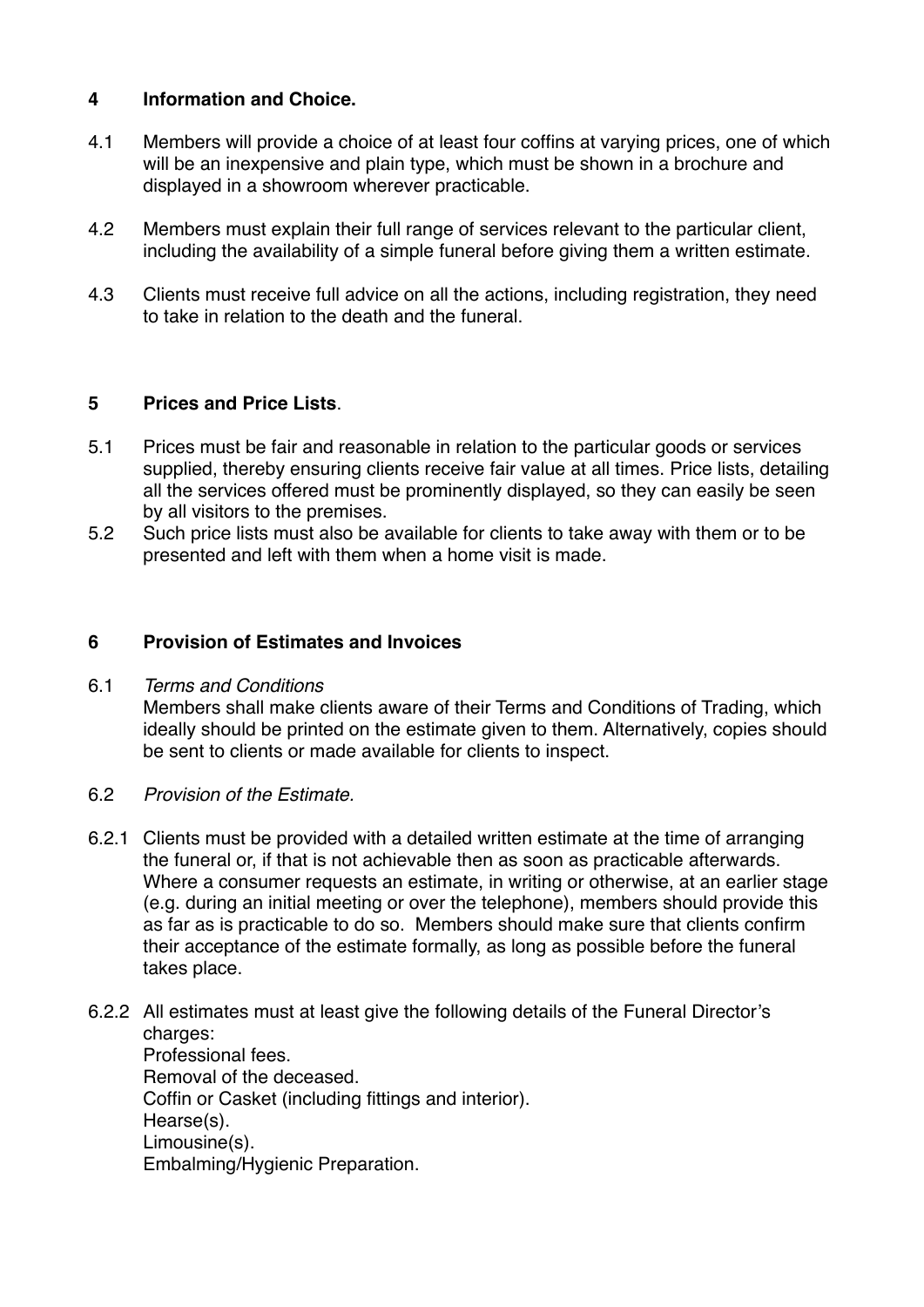Where only an approximate cost can be given, it must be made clear that this may vary. The 'confirmed' cost must be supplied to the client as soon as possible.

6.2.3 All estimates must also itemise each disbursement cost, including: Minister of Religion or Officiant. Church and associated fees. Cemetery/Crematorium fees. Doctors' fees.

Where only an approximate cost can be given, it must be made clear that this may vary. The 'confirmed' cost must be supplied to the client as soon as possible.

- 6.2.4 Any additional items, which arise or are instructed after the estimate has been issued, must be authorised by the client prior to them being charged to their account.
- 6.2.5 A revised estimate, showing the changes made and the alterations to costs must be issued wherever practicable, where the client varies their original instructions, and again the client should formally confirm their acceptance of such changes.
- 6.3 *Issuing the Invoice.*

A fully itemised invoice, which should mirror the estimate whenever practicable, is to be provided to the client either after carrying out the funeral services as specified or as agreed with the client, before the funeral.

The total amount charged should be as per the original or revised estimate as agreed with the client.

Where approximate costs were given for disbursement items then the final cost, together with the reason for any variation should be shown.

If it is part of the member's Terms and Conditions that interest be charged for late payment of the account, then this must be explained, together with details of the prevailing rates, to the client, both when arranging the funeral (and before a contract is entered into) and when the invoice is issued.

# **7 Premises**

- 7.1 Premises must be acceptable, in all respects for the provision and delivery of funeral services.
- 7.2 Members must fully comply with all health and safety regulations, related legislation and Codes of Practice and shall display the appropriate certificates as required by law.
- 7.3 Members must provide adequate facilities for clients, in terms of reception areas, arranging rooms and toilet facilities.

There must be well-appointed and well-maintained areas and facilities for the preparation of the deceased and the holding of bodies.

A Chapel of Rest and/or suitable viewing rooms must be available, so family and friends can see the deceased and pay their respects in suitably tranquil and private surroundings.

The deceased must be treated with the utmost respect at all times.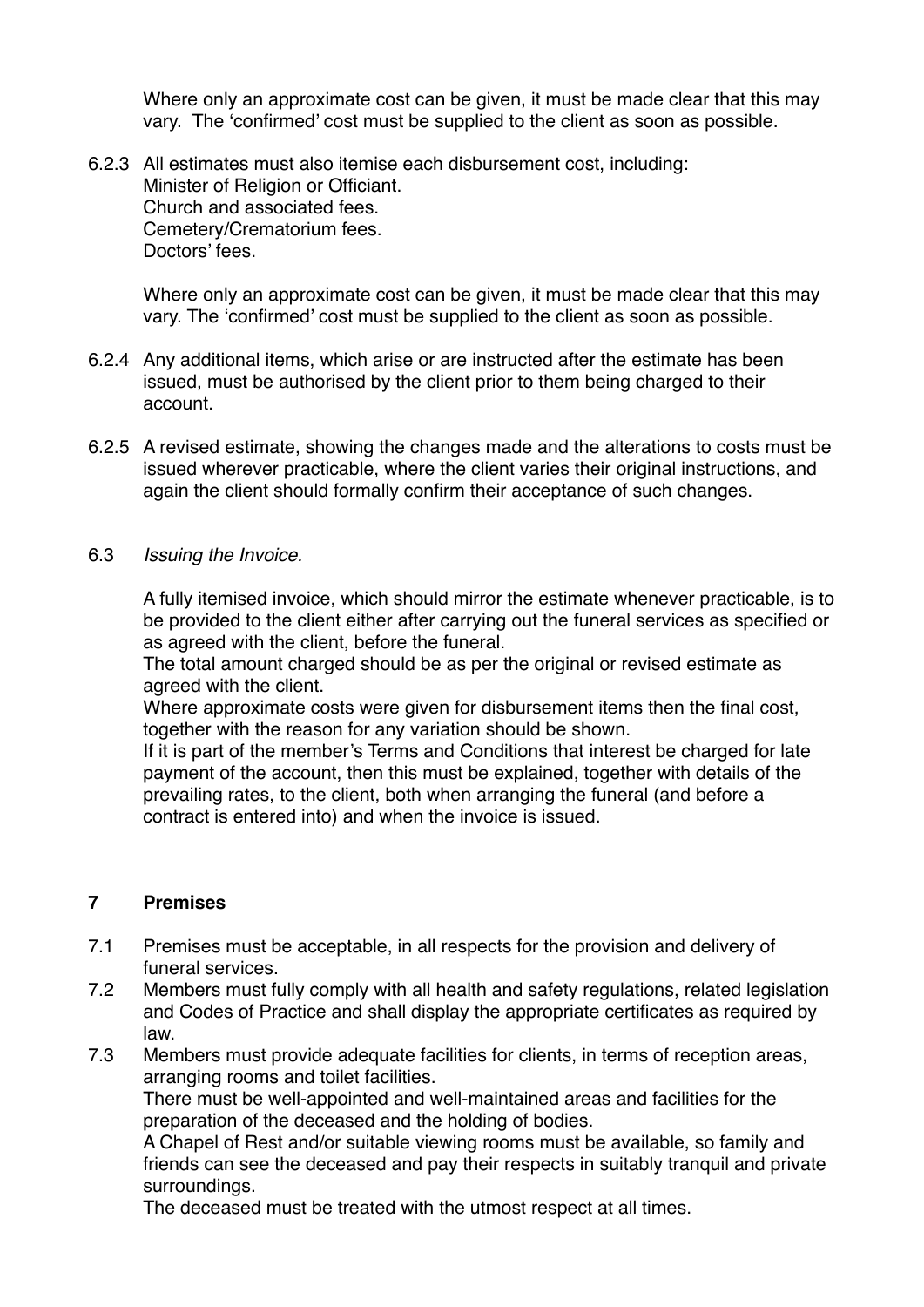# **8 Vehicles and Equipment**

- 8.1 All vehicles must comply with all relevant legislation and be maintained and presented to the highest practical standards at all times.
- 8.2 All equipment associated with the preparation and provision of funeral services must be properly maintained to the standards specified by the manufacturer and/or supplier.

# **9 Other Services**

Members should offer and provide either directly or through suitable agents or sub-contractors, floral, catering, monumental and pre-paid funeral planning services. Members shall ensure that such agents and sub contractors are bound by all the relevant provisions of this Code while providing such services for the member's clients.

# **10 Employees**

Members shall properly train all staff employed, taking full account of the sensitive nature of the service provided.

Members should take every opportunity to encourage their staff to develop through all relevant forms of training and to obtain formal qualifications where appropriate. All employees should be fully aware of and comply with the contents of this Code of Practice, including the complaints and redress provisions, throughout the performance of their duties.

Staff conduct must always reflect the sensitive nature of their employment.

# **11 Complaints and their Redress**

Members must have an internal written complaint procedure formally in place. All recommendations and decisions relating to complaints must be approved and sanctioned by a director or senior manager.

Members, should within their literature and correspondence, make it clear to clients to whom they should complain and the address to which complaints should be sent together with the procedure for handling complaints.

Initially all complaints should be put in writing by the complainant to the member, who must acknowledge its receipt promptly, investigate it and give a written response and where appropriate, an apology and/or offer of compensation and/or other form of redress as soon as practically possible to the complainant. If the complainant is dissatisfied with the response, then the member must make

them aware of the following options and procedures. The matter can be referred either to:

the Chairman of the Society's Standards Committee for investigation and an amicable resolution between the parties; or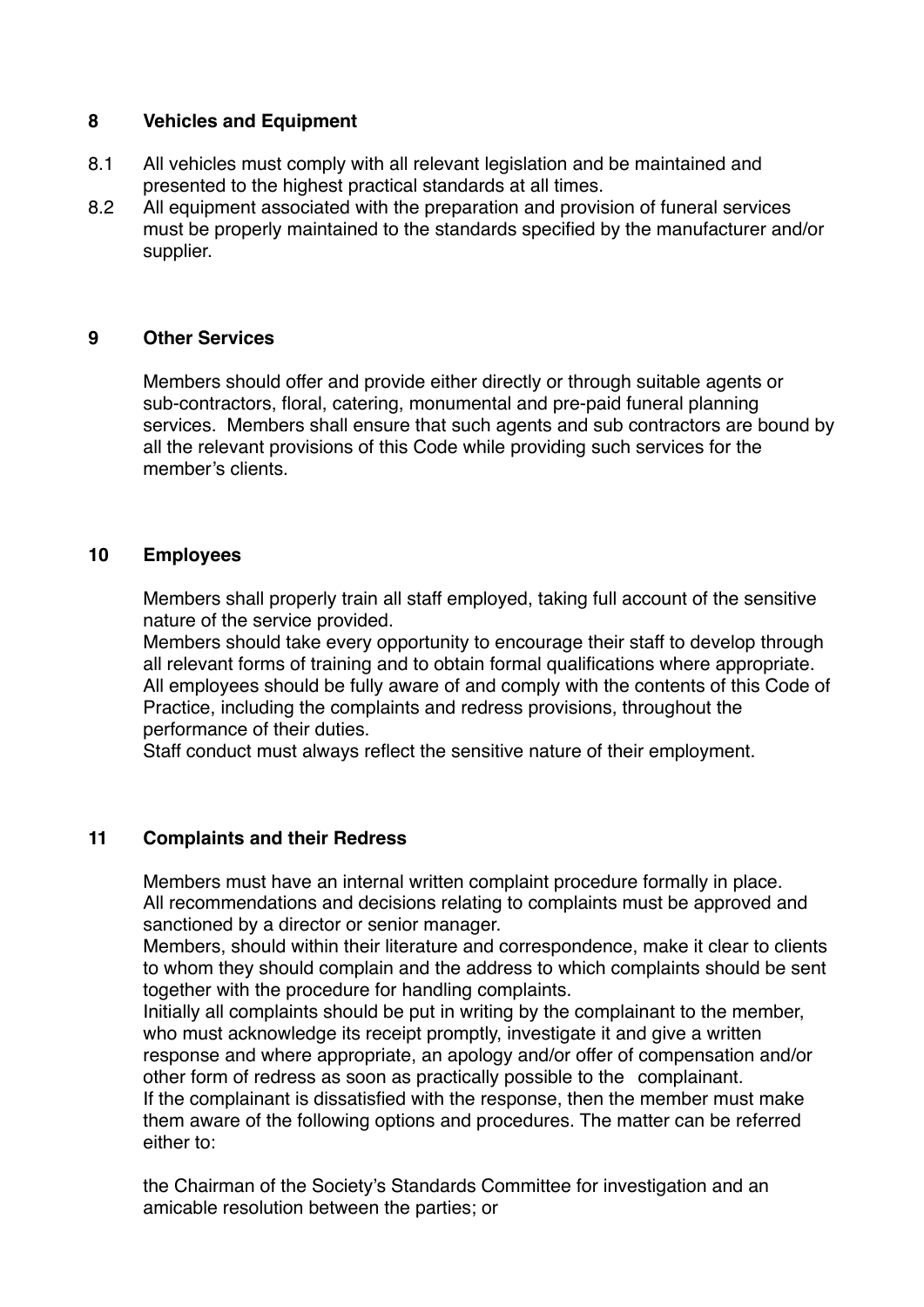the Independent Consumer Arbitration Service, administered by IDRS Ltd. A completed signed application for arbitration is required for each case.

All correspondence should be addressed to either the Standards Chairman or The Independent Consumer Arbitration Service, as appropriate, at SAIF Business Centre, 3 Bullfields, Sawbridgeworth, Hertfordshire. CM21 9DB

The Independent Consumer Arbitration Service consists of two stages, conciliation and arbitration. The first stage, which consists of an informal process of conciliation, can be bypassed if one or both of the parties expressly opt to proceed directly to arbitration.

If the parties do not settle the dispute within six weeks of the Conciliator's appointment, the dispute may be referred to arbitration. If at any stage the Conciliator considers conciliation inappropriate the matter may be referred to arbitration under the rules of the scheme.

The award of the Arbitrator will be generally final and legally binding on both parties. If however, either Party considers the Award is one that no reasonable Arbitrator should have reached on the basis of the documents presented, any payment ordered should still be made, but they may write requesting that the matter be referred to review.

An application for Review by the Appellant will only be considered if: IDRS Ltd receives it within 21 days of the date that the Award was dispatched to the Parties by IDRS Ltd.

It is accompanied by a copy of the Arbitrator's Award together with a statement setting out the reasons why the Award is one that no reasonable arbitrator should have reached on the basis of the documents presented.

A fee, known as the "Review Fee," is sent with the respective paperwork to "IDRS Ltd." (For current day fee contact SAIF office.)

Once the Review Procedure has been completed, no further steps can be taken by any Party under these Rules. Any Party considering the possibility of an appeal to the courts, if indeed such an appeal is legally possible, is strongly advised to seek legal advice.

A complete copy of the Independent Consumer Arbitration Service scheme rules, is freely available from the Society at the address referred to above.